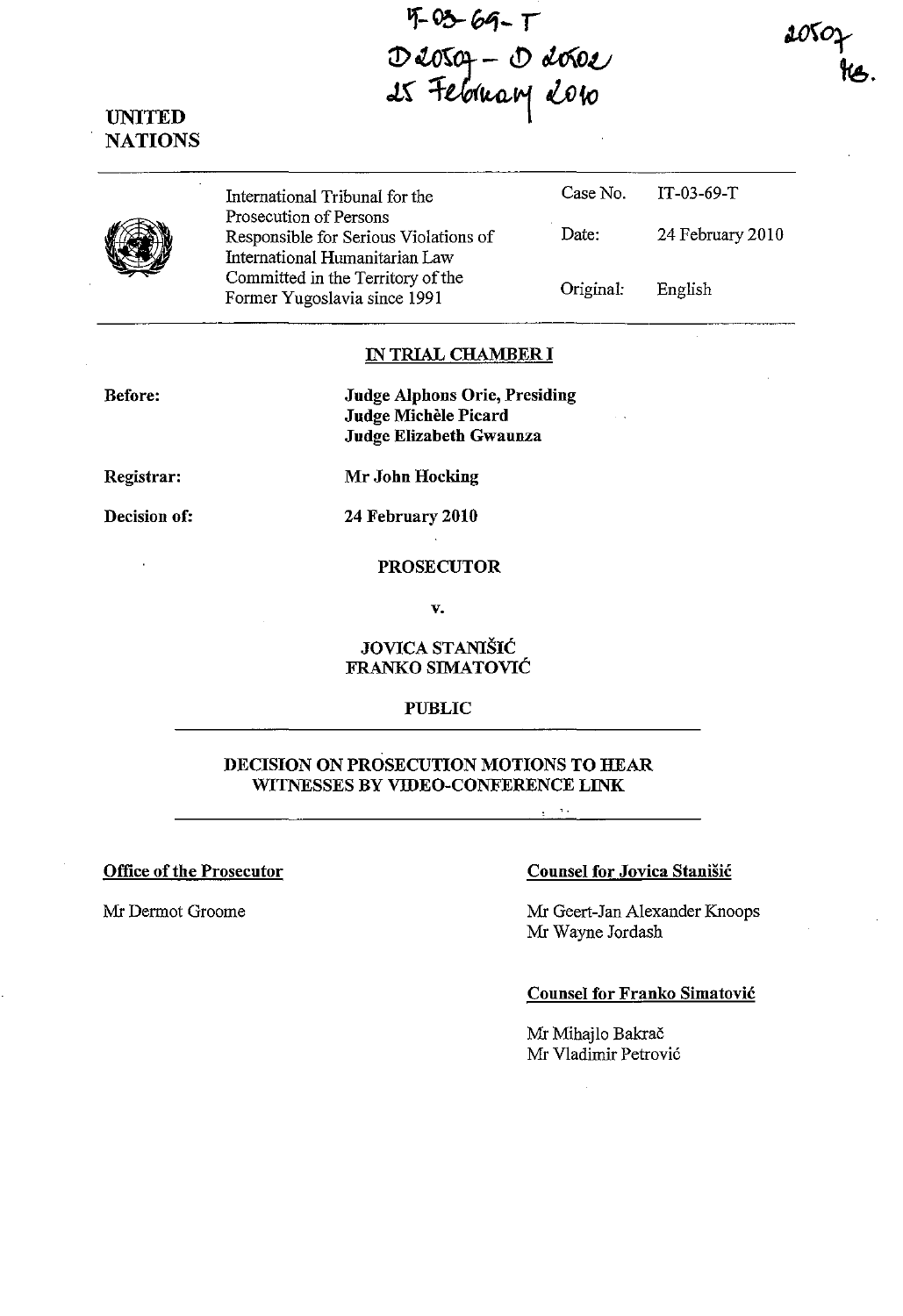## **I. PROCEDURAL mSTORY**

1. On 2 May 2008, the Prosecution filed a motion requesting the Chamber to authorise Witnesses C-1141 and C-1232 to testify via video-conference link ("VCL").<sup>1</sup> On 16 May 2008, the Stanišić Defence filed its response to the First Motion requesting that it be denied.<sup>2</sup>

2. On 15 Jauuary 2010, the Prosecution filed a motion in which it renewed its request to have Witness C-1141 testify via VCL and stated that it had withdrawn Witness C-1232 from its witness list, thereby rendering the First Motion moot with respect to the latter witness.<sup>3</sup> Simultaneously, it requested that Witnesses C-1129 and C-1215 be allowed to testify via VCL.<sup>4</sup> Therefore, in this decision, the Chamber shall examine the applications concerning witnesses C-1l41, C-1l29 aud C-1215. The Prosecution indicated its intention to call these three witnesses in the first aud second week of March  $2010<sup>5</sup>$ 

3. No responses to the Second Motion were filed.

## **H. SUBMISSIONS**

#### **A. Prosecution**

4. The Prosecution submits that Witness C-1l29, Witness C-1l41, and Witness C-121S ("the Witnesses") are elderly and/or unwell. Consequently, it contends that the Witnesses are unable, or "unwilling with good reason", to travel to The Hague for their testimony.<sup>6</sup> More specifically, it submits that:

> i) Witness C-l129 is unable to travel due to certain complex health issues, one of which, namely high blood pressure, could be aggravated due to Witness C-1129's fear of flying; thus constituting a "reasonable justification" for the witness's unwillingness to travel; $<sup>7</sup>$ </sup>

Prosecution Motion for Testimony via Video-Conference Link for Witnesses C-1l41 and C-1232, partly confidential, 2 May 2008 ("First Motion").

<sup>2</sup>  **Defence Response to the "Prosecution Motion for Testimony via Video-Conference Link for Witnesses C-1141**  and C-1232", confidential, 16 May 2008 ("Stanišić Response").

 $\overline{3}$ Prosecution Motion for Video-Conference Link, 15 January 2010 ("Second Motion"), paras 3, 11. In the First **Motion, the Prosecution had given notice that it intended to also request that Witness C-I089 would be allowed to**  testify via VCL. In the Second Motion, it annonnced that Witness C-I089 will be subject of a separate motion. See footnote 4 on p. 2 of the Second Motion.

<sup>4</sup>  Second Motion, para. I.

 $\overline{5}$ *!bid* 

<sup>6</sup> Second Motion, para. 6.

 $\overline{7}$ **Annex A to Second Motion, para. 1; see also Annex B.**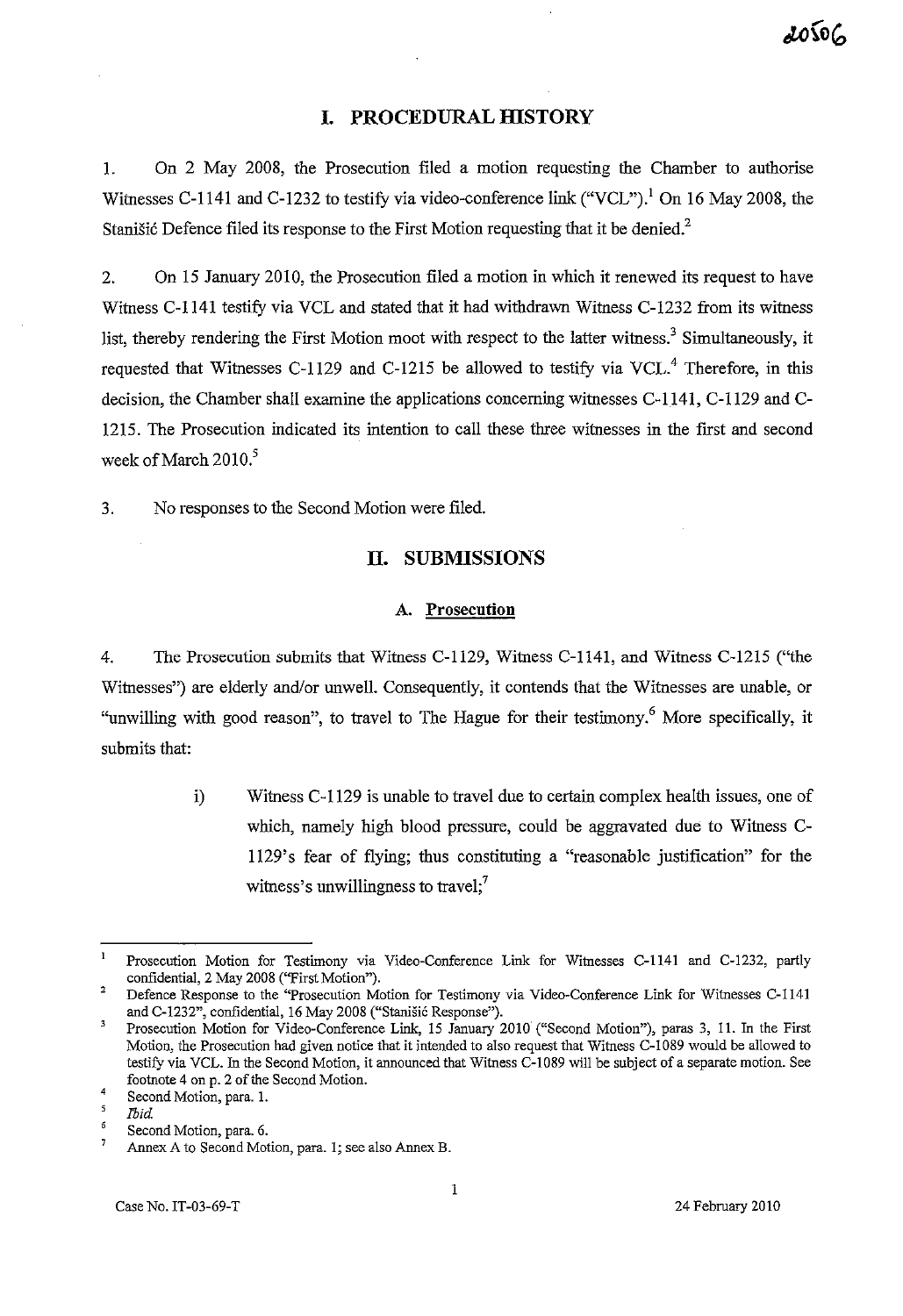- ii) Witness C-1l4l has a heart condition, which makes Witness C-1l4l unable to travel to The Hague and which already led to the witness testifying via VCL in 2006 in another case before the Tribunal. It is further submitted that Witness C-1l4l is currently in a "very challenging emotional state" due to the passing away of Witness C-1141's partner; $8$
- iii) Witness C-12l5 is unable or, alternatively, "reasonably unwilling" to travel to The Hague due to the witness's old age and frail physique, as well as the physical condition of Witness C-1215's partner.<sup>9</sup>

5. The Prosecution argues that the evidence that would be provided by each of the Witnesses is "sufficiently important" to this case, and therefore that it would be unfair to proceed without the Prosecution having had the opportunity to present the said evidence.<sup>10</sup> The Witnesses will respectively provide evidence that relates to alleged crimes in Erdut, Dubica and Baćin, and Dalj.<sup>11</sup> Additionally, the Prosecution submits that the evidence that would be provided by the Witnesses is "critical" to the case. $^{12}$ 

#### **B. Stanisic Defence**

6. The Stanisic Defence submits that the First Motion is premature as  $-$  at that time  $-$  it had not been established whether it would be possible for Jovica Stanišić to follow a VCL testimony via the internal VCL provided to Stanišić at the United Nations Detention Unit ("UNDU").<sup>13</sup> The Stanišić Defence further submits that in the situation that Stanišić would not be able to follow the testimonies of witnesses testifying via VCL, his rights to a fair trial would be violated, in particular the right of an accused to have a witness examined "before him" pursuant to Article 21 (4) (e) of the Tribunal's Statute.<sup>14</sup>

## **m. APPLICABLE LAW**

7. Rule 81 *bis* of the Rules of Procedure and Evidence of the Tribunal ("Rules") provides that "[a]t the request of a party or *proprio motu,* a Judge or a Chamber may order, if consistent with the interests of justice, that proceedings be conducted by way of video-conference link".

<sup>8</sup> **Annex A to Second Motion, para 2; see also Annex C.** 

<sup>&</sup>lt;sup>9</sup> Annex A to Second Motion, para. 3; see also Annex D.

**<sup>10</sup>Second Motion, para. 7.** 

**<sup>11</sup>Second Motion, para. 8; Annex A, paras 4-5.** 

 $\frac{12}{13}$  *Ibid.* 

**<sup>13</sup>Response, paras 3-9.** 

**<sup>14</sup>Response, paras 14, 17.**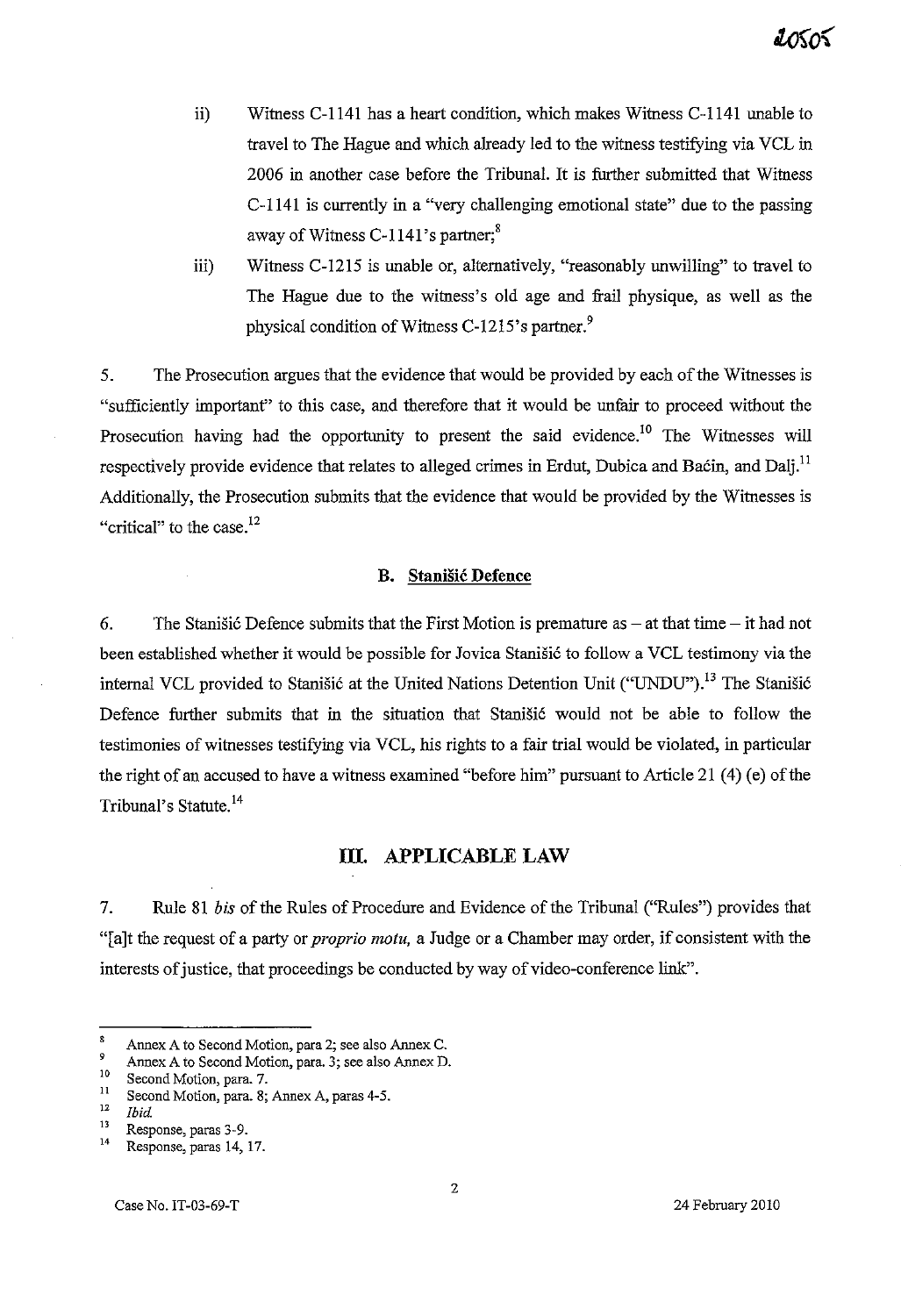8. The jurisprudence of the Tribunal has identified three criteria to guide the Chamber when deciding whether a witness should be allowed to give his or her testimony via VCL.<sup>15</sup> According to those criteria:

i. the witness must be unable, or have good reasons to be unwilling, to come to the Tribunal;

ii. the witness's testimony must be sufficiently important to make it unfair to the requesting party to proceed without it; and

iii. the accused must not be prejudiced in the exercise of his or her right to confront the witness<sup>16</sup>

After having considered these criteria and all relevant factors in a particular case, the Chamber's ultimate determination to be made in such an exercise, is whether the testimony via VCL would be consistent with the interests of justice.<sup>17</sup>

9. In the case of *Prosecutor* v. *Ante Gotovina, Ivan Cermak and Mladen Markac,* the Trial Chamber explained that

**according to the jurisprudence of the Tribunal, video conferencing is an extension of the Trial Chamber to the location of the witness that neither denies the accused his or her right to confront the witness, nor causes him or her material prejudice by the physical absence of the witness. Video conferencing therefore respects the right of the accused to cross-examine and directly confront witnesses while observing their reactions, and allows the Chamber to assess the credibility and reliability** of the **testimony in the same manner as for a witness in the courtroom. Testimony by video**conference link should be given as much probative value as testimony presented in the courtroom.<sup>18</sup>

<sup>15</sup>  **See e.g.** *Prosecutor* **v.** *Ante Gotovina, Ivan Cermak and Mladen Markac,* **Case No. IT-06-90-T, Reasons for Decision Granting Prosecution's Motion to Cross-Examine Four Proposed Rule 92** *Bis* **Witnesses and Reasons for Decision to Hear the Evidence of those Witnesses via Video-Conference Link, 3 November 2009** *("Gotovina*  **Decision"), para. 7.** 

<sup>16</sup>  *Gotovina* **Decision, para. 7; see further e.g.** *Prosecutor* **v.** *Zejnil Delalic, Zdravko Mucic, Hazim De!ic, Esad LandZo,* Case *No.* IT-96-2l-T, Decision *on* the Motion *to Allow* Witnesses K, L, and M *to* Give Their Testimony by Means of Video-Link Conference, 28 May 1997, para. 17; *Prosecutor v. Miroslav Kvocka, Mlatio Radic, Zoran Zigic and Dragoljub Prcac,* **Case No. IT-98-30/1-A, Decision on Prosecution's Request for Testimony by Video-Conference Link and Protective Measures, confidential, 2 July 2004, p. 3;** *Prosecutor* **v.** *Ramush Haradinaj, Idriz Balaj, Lahi Brahimaj,* **Case No. IT-04-84-T, Decision on Prosecution's Confidential Motion for Testimony to Be**  Heard via Video-Conference Link, 21 March 2007, para. 3.

<sup>17</sup>  *Prosecutor v. Vujadin Popovic, Ljubisa Beara, Drago Niko!ic, Ljubomir Borovcanin, Radivoje Miletic, Milan Gvero, and Vinko Pandurevic,* **Case No. IT-05-88-T, Decision on Prosecution's Motion for Requesting Video-**Conference Link Testimony of Witness 167 and Protective Measures, confidential, 23 August 2007, para. 10; *Gotovina* **Decision, para. 7.** 

<sup>18</sup>  *Gotovina* **Decision, para. 8.**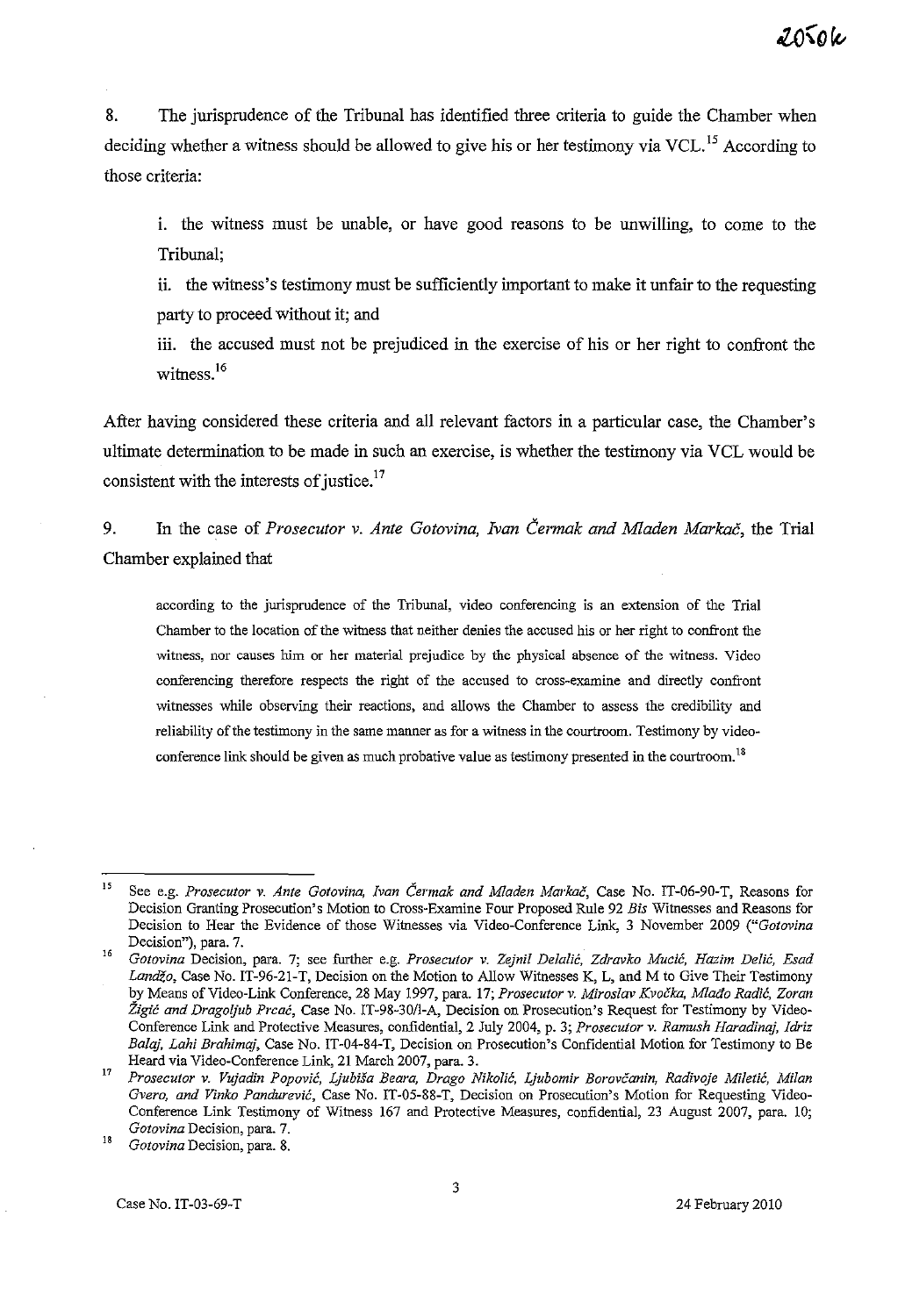# **IV. DISCUSSION**

10. The Chamber has reviewed the issues which the Witnesses are expected to provide evidence on<sup>19</sup> and considers the evidence that would be given to be sufficiently important to make it unfair to the Prosecution to proceed without this evidence.

11. The Chamber notes that, since 20 January 2010, Stanisi6 has been following the proceedings in person, from the courtroom. Under these circumstances, the arguments raised in the Response in relation to the internal VCL with the UNDU are thus currently moot. Furthermore, a VCL that allows a witness to be physically present in a location other than the Tribunal whilst testifying should be seen as an extension of the courtroom to the location of the Witnesses and its use does not prejudice the rights of either Jovica Stanišić or Franko Simatović to confront the Witnesses.<sup>20</sup>

12. The Prosecution has provided a doctor's report to support its claim that Witness C-1l29 does not feel capable of travelling to The Hague.<sup>21</sup> Based on the information before it, the Chamber considers that the medical condition and the personal circumstances of Witness C-1129 support the application that the Witness is unable to travel to The Hague.

13. The Chamber notes that the letter on the medical condition of Witness C-1l41 provided by the Prosecution dates back to 19 February 2006 and appears to be the one used for the application for VCL-testimony for this witness's testimony in a previous case before the Tribunal, and as such would not be appropriate for use in 2010 for the purposes of the present case.<sup>22</sup> However, based on the personal circumstances of the witness and the fact that the witness is over seventy-five years of age, the Chamber considers that Witness C-1l41 has good reasons to be unwilling to travel to The Hague in order to testify.

14. The Chamber considers that the medical information provided in relation to Witness C-I215 does not sufficiently supports the Prosecution's claims as to the medical situation of Witness C-1215, because it is outdated and largely pertains to medical treatments that would not prevent someone from being able to travel to The Hague in order to testify. Notwithstanding the Prosecution's failure to substantiate it submissions, the Chamber sees no reason to doubt the concerns expressed by the witness to the Prosecution. Considering that Witness C-1215 was born

<sup>&</sup>lt;sup>19</sup> As substantiated in Second Motion, paras 7-9; Annex A to Second Motion, paras 4-5.

*<sup>20</sup> Gotovina* **Decision, para. 8.** 

<sup>&</sup>lt;sup>21</sup> Annex B to Second Motion.

Annex C to Second Motion.